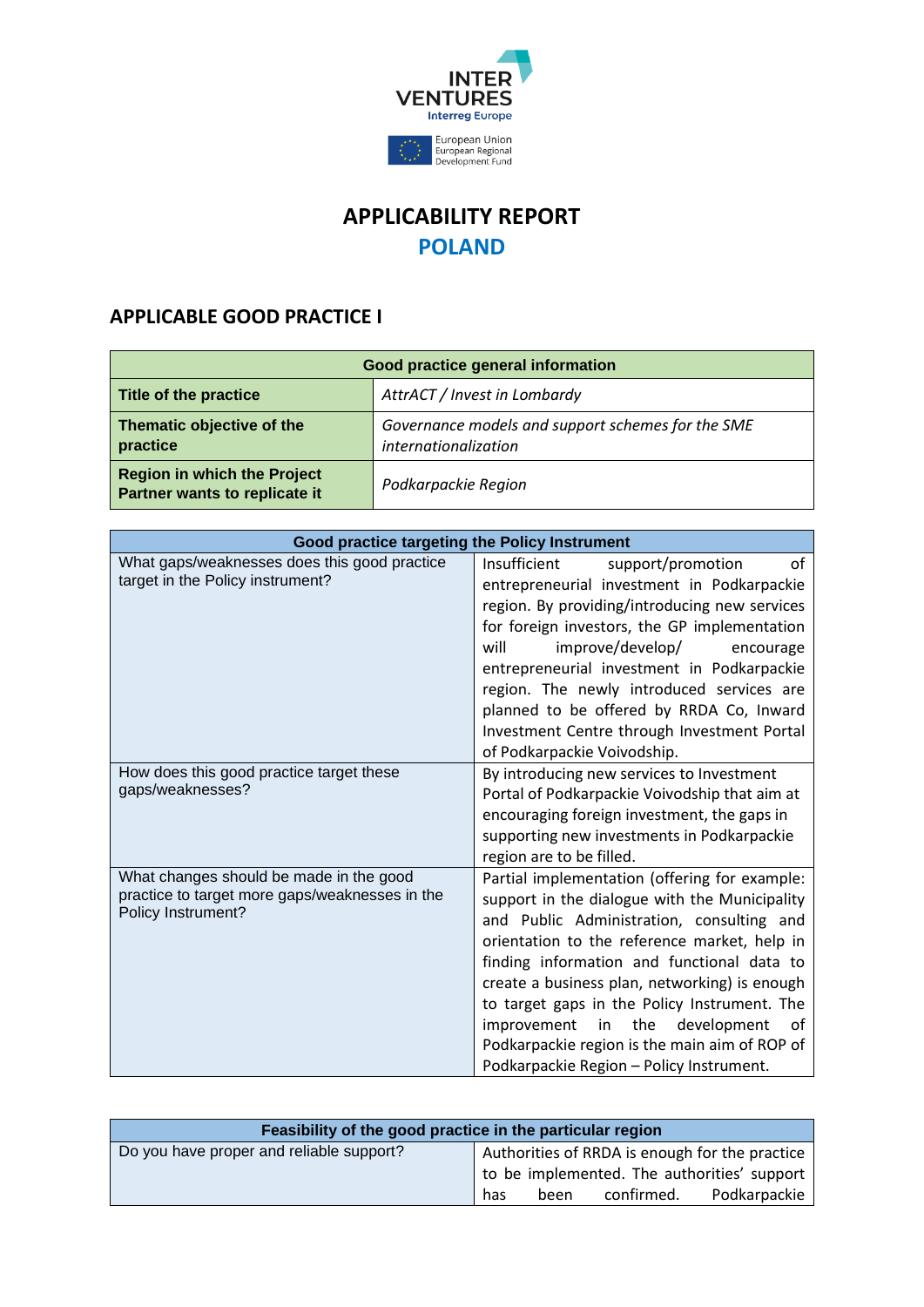|                                                                                                                              | Voivodeship is the authority of RRDA and it<br>works for the development of common                                                                                                                                                                                                                                                                                                                                                          |
|------------------------------------------------------------------------------------------------------------------------------|---------------------------------------------------------------------------------------------------------------------------------------------------------------------------------------------------------------------------------------------------------------------------------------------------------------------------------------------------------------------------------------------------------------------------------------------|
| Is there a stable funding option to support the<br>good practice application in the long term?                               | investor service policy.<br>There is no stable funding to support<br>of<br>GP.<br>implementation<br>the<br>The<br>implementation needs to be financed from<br>RRDA's funds.                                                                                                                                                                                                                                                                 |
| Are there any factors (of political or economic<br>nature) that can clearly prevent implementation of<br>this good practice? | Lack of stable funds (Policy Instrument funds)<br>that could be spend on GP implementation.<br>The solution is to look for other funds (outside<br>Policy Instrument funds), however, financing<br>GP implementation from other sources is<br>unsure.                                                                                                                                                                                       |
| Are there any factors (of political or economic<br>nature) that can clearly foster its implementation?                       | The authorities of RRDA are open to any<br>activities related to foreign investment in<br>Podkarpackie<br>Podkarpackie<br>region.<br>Voivodeship is the authority of RRDA and it<br>works on the development of common<br>investor service policy. There already exists a<br>similar support to AttrAct GP, however, it<br>requires development and improvement in<br>order to attract foreign<br>investors<br>into<br>Podkarpackie region. |

| Adaptation of the good practice in the particular region                                                                                                    |                                                                                                                                                                                                                                                                                                                                                                                                                                                                                                                                          |
|-------------------------------------------------------------------------------------------------------------------------------------------------------------|------------------------------------------------------------------------------------------------------------------------------------------------------------------------------------------------------------------------------------------------------------------------------------------------------------------------------------------------------------------------------------------------------------------------------------------------------------------------------------------------------------------------------------------|
| Can the existing design of the good practice be<br>applied as it is?                                                                                        | The GP can be partially implemented due to the<br>fact that part of it has already been in practice<br>by RRDACo., Inward Investment Center. The GP<br>services (such as: support in the dialogue with<br>the Municipality and Public Administration,<br>consulting and orientation to the reference<br>market, help in finding information and<br>functional data to create a business plan,<br>networking) offered to investors by AttrAct GP<br>are planned to be implemented and offered to<br>new investors of Podkarpackie region. |
| To what extent does the application of the good<br>practice target the problems in the application<br>area?<br>Which aspects of the good practice would you | The GP implementation targets the main aim of<br>RRDA and Policy Instrument - development of<br>Podkarpackie region. It is to attract investors<br>which is really crucial for the region's<br>development.                                                                                                                                                                                                                                                                                                                              |
| have to change in order to adapt them to the<br>needs of your region?                                                                                       | No changes in the GP are planned                                                                                                                                                                                                                                                                                                                                                                                                                                                                                                         |
| How do you plan to change them?                                                                                                                             | Not applicable                                                                                                                                                                                                                                                                                                                                                                                                                                                                                                                           |

| Transferability/applicability of the good practice in the particular region |                                                |  |  |
|-----------------------------------------------------------------------------|------------------------------------------------|--|--|
| Target groups involved:                                                     | The target groups of GP coincide with the ones |  |  |
|                                                                             | in the region. These are: local authorities    |  |  |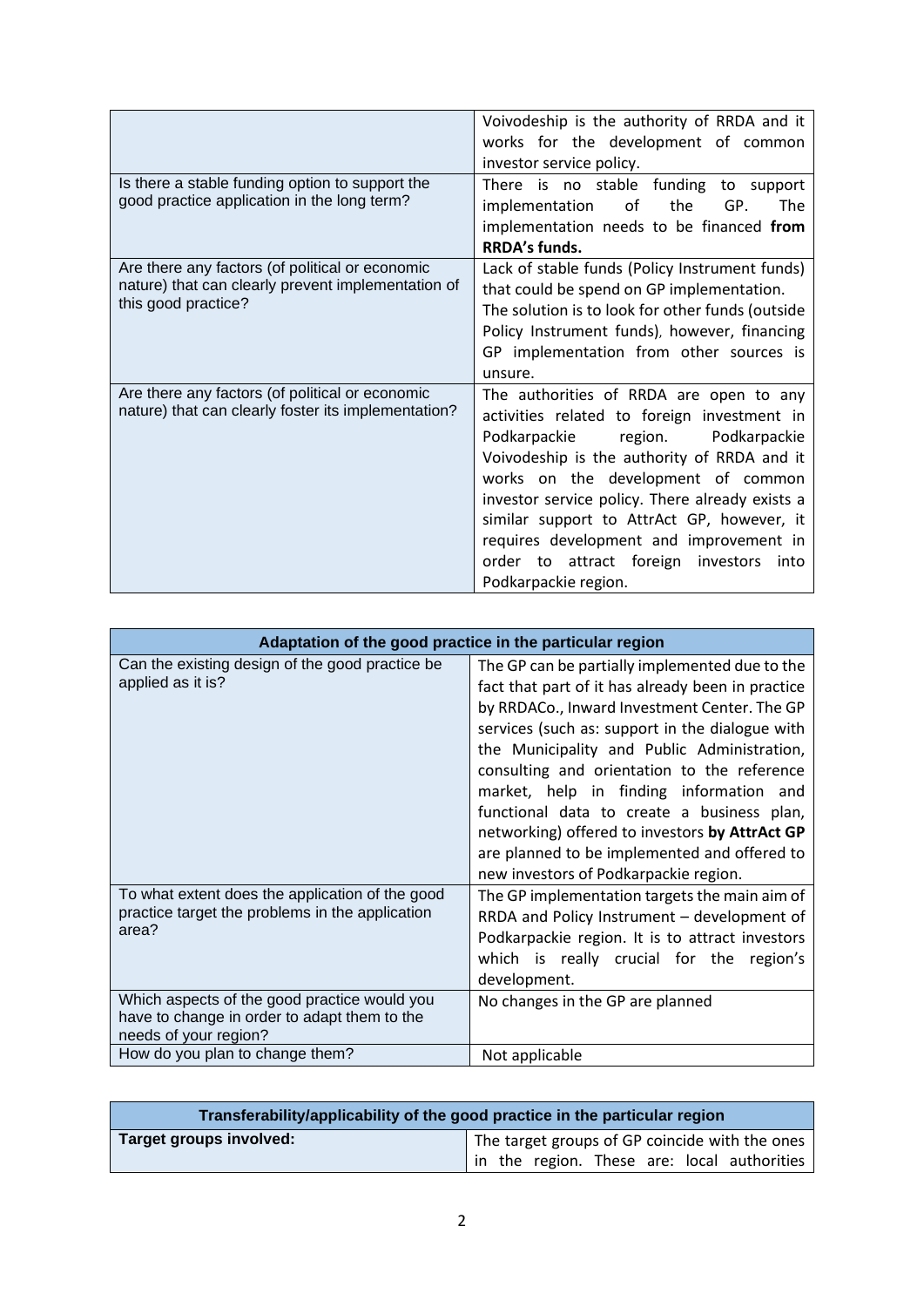|                                              | (municipalities), investors, institutions in charge<br>of regional development.<br>The key actors taken into account: local<br>authorities<br>(municipalities),<br>investors,<br>institutions in charge of regional development,<br>Inward Investment Center - one of RRDA's<br>departments.<br>The identified group of stakeholders is<br>appropriate to transfer the GP into the<br>Podkarpackie region. |
|----------------------------------------------|------------------------------------------------------------------------------------------------------------------------------------------------------------------------------------------------------------------------------------------------------------------------------------------------------------------------------------------------------------------------------------------------------------|
| Multi-level and multi-professional approach: | All sectors included in the GP can be transferred<br>in Podkarpackie region.<br>The staff in charge of applicating the GP have<br>enough<br>competences<br>to<br>its<br>ensure<br>implementation.<br>The resources and competences are enough to<br>disseminate GP                                                                                                                                         |
| <b>Human resources:</b>                      | The GP can rely on the equivalent amount of<br>well-qualified, clearly defined and committed<br>resources. The needed HR<br>human<br>are:<br>programmers, export/import experts, graphic<br>designers. There is no need to shift human<br>resources to different institutions. However,<br>there is lack of key person who has high social<br>skills to drive the process of GP adapting.                  |

| Timeline and action plan | July 2022 – deadline for GP implementation |
|--------------------------|--------------------------------------------|

## **APPLICABLE GOOD PRACTICE II**

| Good practice general information                                   |                                                                                                                            |  |
|---------------------------------------------------------------------|----------------------------------------------------------------------------------------------------------------------------|--|
| Title of the practice                                               | Promoting women entrepreneurship withing project<br>"Partnership for all 2"                                                |  |
| Thematic objective of the<br>practice                               | SME's capacities for internationalization, OR<br>Governance models and support schemes for the SME<br>internationalization |  |
| <b>Region in which the Project</b><br>Partner wants to replicate it | Podkarpackie region                                                                                                        |  |

| Good practice targeting the Policy Instrument                        |                                                  |  |
|----------------------------------------------------------------------|--------------------------------------------------|--|
| What gaps/weaknesses does this good practice                         | Insufficient support/promotion of                |  |
| target in the Policy instrument?                                     | entrepreneurship in Podkarpackie region.         |  |
| How does this good practice target these<br>gaps/weaknesses?         | It promotes, encourages entrepreneurship,        |  |
|                                                                      | especially among women.                          |  |
| What changes should be made in the good                              | No changes in GP are necessary to target the     |  |
| practice to target more gaps/weaknesses in the<br>Policy Instrument? | gaps in the Policy Instrument. GP activities are |  |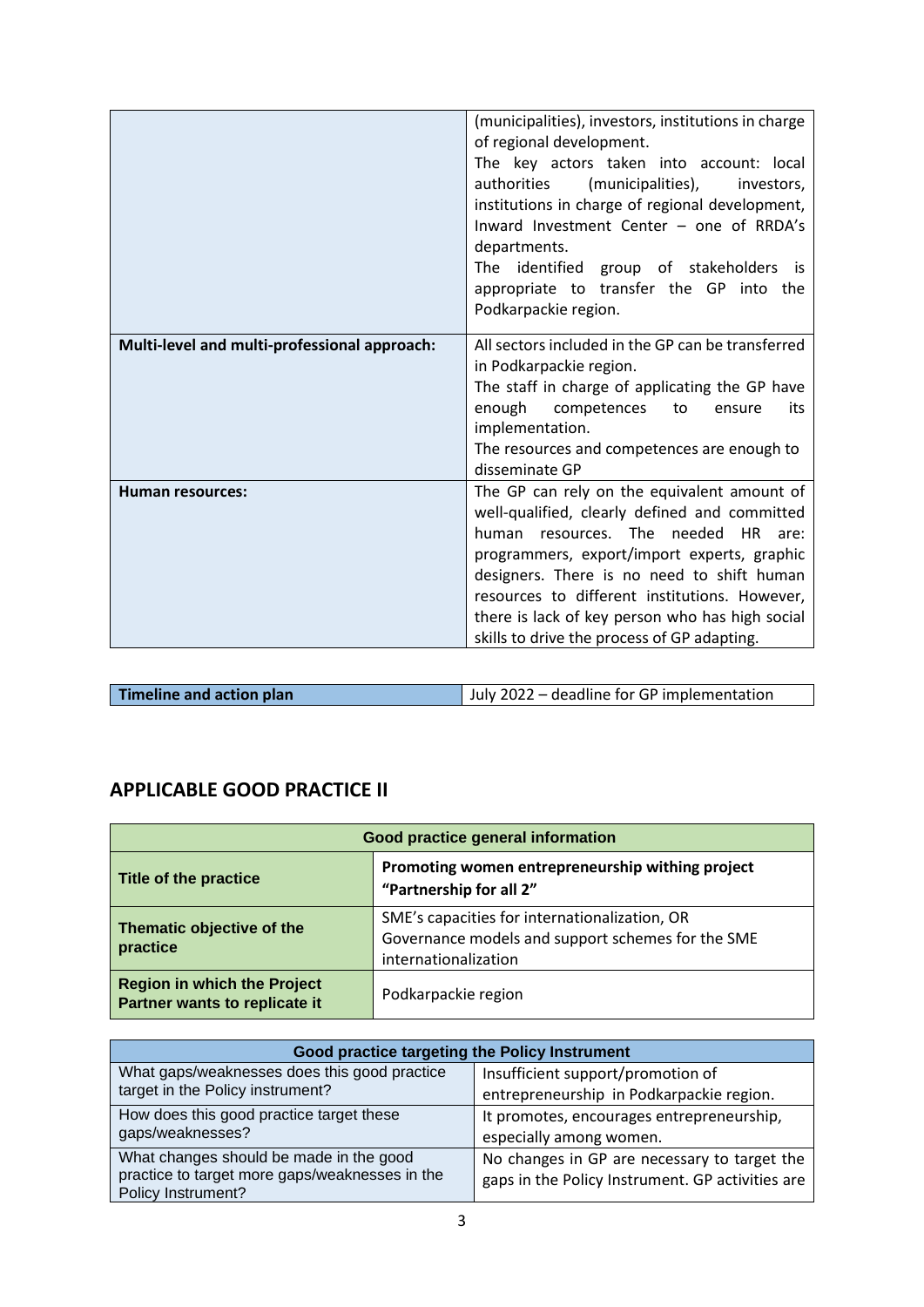|  | toster | entrepreneurship                    | and | the |
|--|--------|-------------------------------------|-----|-----|
|  |        | development of Podkarpackie region. |     |     |

| Feasibility of the good practice in the particular region                                              |                                                |  |
|--------------------------------------------------------------------------------------------------------|------------------------------------------------|--|
| Do you have proper and reliable support?                                                               | Authorities of RRDA is enough for the practice |  |
|                                                                                                        | to be implemented. The authorities' support    |  |
|                                                                                                        | has been confirmed.                            |  |
| Is there a stable funding option to support the<br>good practice application in the long term?         | The funds to finance the implementation of     |  |
|                                                                                                        | the GP come from the Regional Operational      |  |
|                                                                                                        | Programme of Podkarpackie Voivodeship-         |  |
|                                                                                                        | RRDA's Policy Instrument.                      |  |
| Are there any factors (of political or economic                                                        | There are no factors preventing the GP from    |  |
| nature) that can clearly prevent implementation of                                                     | its implementation.                            |  |
| this good practice?                                                                                    |                                                |  |
| Are there any factors (of political or economic<br>nature) that can clearly foster its implementation? | RRDA's authorities support for the activities  |  |
|                                                                                                        | regarding the development of the region and    |  |
|                                                                                                        | entrepreneurial initiatives.                   |  |

| Adaptation of the good practice in the particular region                                                              |                                                                                                                                                                                                                                                                       |
|-----------------------------------------------------------------------------------------------------------------------|-----------------------------------------------------------------------------------------------------------------------------------------------------------------------------------------------------------------------------------------------------------------------|
| Can the existing design of the good practice be<br>applied as it is?                                                  | Certain elements (activities) such as: small<br>amounts for self-employment, entrepreneurial<br>events, trainings are to be reapplicated.<br>Additionally, women interested in engaging<br>into the project will be awarded extra points in<br>the recruiting process |
| To what extent does the application of the good<br>practice target the problems in the application<br>area?           | The GP implementation targets the main aim of<br>RRDA and Policy Instrument - development of<br>Podkarpackie region. It is to stimulate the<br>interpreneurial increase, foster/encourage the<br>region's entrepreneurial activities.                                 |
| Which aspects of the good practice would you<br>have to change in order to adapt them to the<br>needs of your region? | No changes in the GP are planned, however,<br>additional aspects are considered. On the<br>recruiting level women will be specially treated<br>by getting additional points for eagerness to<br>start entrepreneurial activity.                                       |
| How do you plan to change them?                                                                                       | On the recruiting level women will be specially<br>treated by getting additional points for<br>eagerness to start entrepreneurial activity.                                                                                                                           |

| Transferability/applicability of the good practice in the particular region |                                                   |
|-----------------------------------------------------------------------------|---------------------------------------------------|
| Target groups involved:                                                     | The target groups of GP coincide with the ones    |
|                                                                             | in the region. These are: local authorities,      |
|                                                                             | potential entrepreneurs, entrepreneurs,           |
|                                                                             | institutions in charge of regional development.   |
|                                                                             | The actors already involved are:<br>local         |
|                                                                             | authorities. Those to be engaged through          |
|                                                                             | official call for the Passion of Business project |
|                                                                             | are potential entrepreneurs.                      |